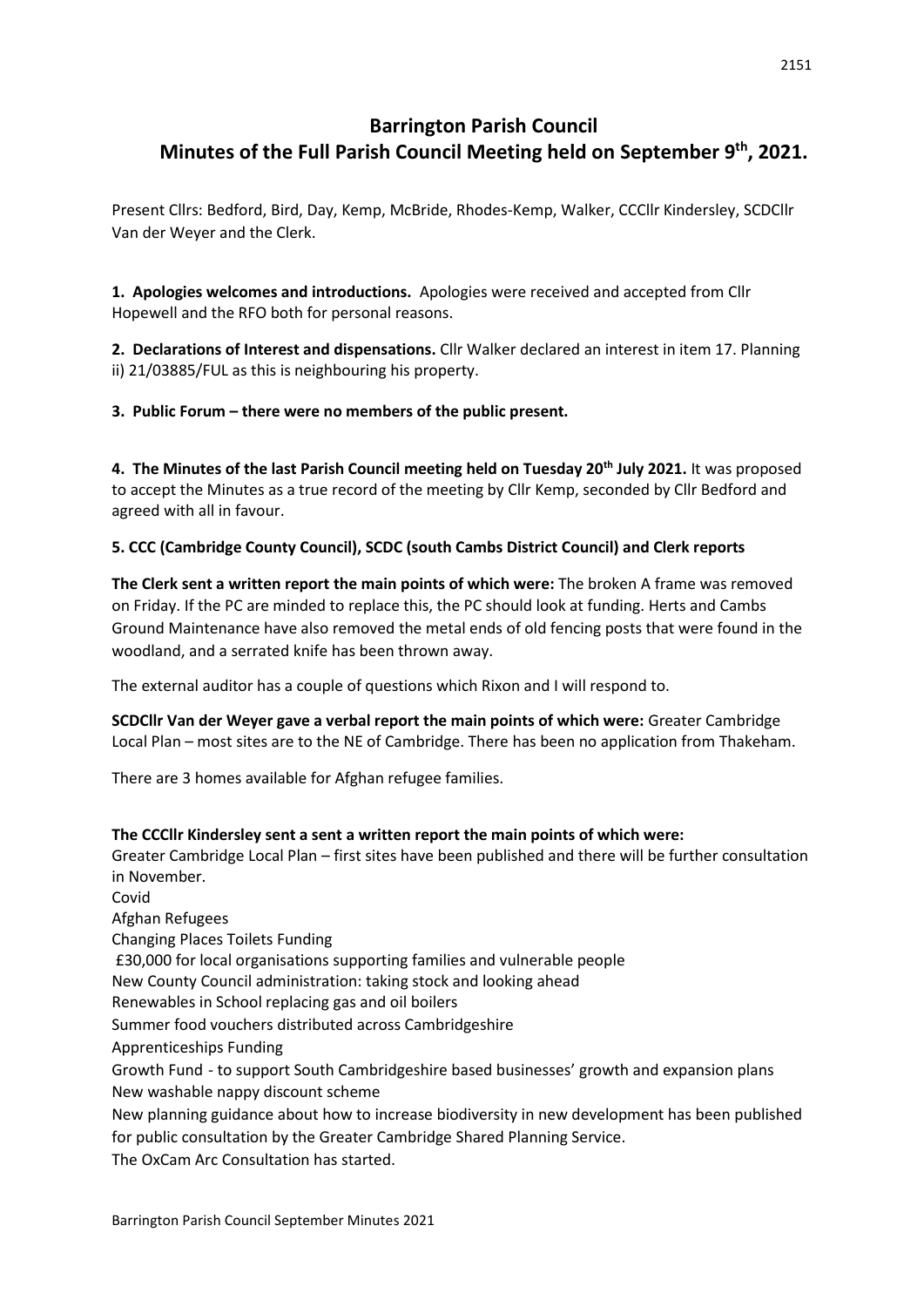The new County Council building is open but the Council Chamber is not big enough to seat everyone. Recruitment for a new chief executive has begun.

### **There was some discussion on:**

**Thakeham -** that they responded to a recent phone call from a resident and appeared to be quite open, there is concern that they will try and go outside the local planning system and work with the OxCam Arc directly with the Government.

**The Foxton Car Park –** that insufficient biodiversity and traffic reviews have been carried out. Cllr Bird mentioned that the field is often flooded during the winter. It is effectively a Park and Ride. SCDCllr Van der Weyer was asked to support the PC and raise the concerns it and local people have. Cllr Walker suggested that perhaps villages affected could work together to conduct a micro traffic survey.

CCCllr Kindersley suggested writing to GCP (Greater Cambridge Partnership) and asking to be included in all the correspondence such as that which goes to Foxton and a local resident that has been involved with other Park and Ride Consultations. He has also stressed that these issues need to be reviewed before it goes before the planning committee.

Cllr Kemp asked if anything further had been heard regarding the Seearo change of use planning application. The response was not as yet.

#### **Matters Arising**

Item 6. e) Repair of glass in the phone box with clear laminated glass will take place on 10<sup>th</sup> September.

#### **Items for consideration**

#### **6. Finance**

**a) To approve the payments listed.** It was proposed to approve the payments listed by Cllr Walker, seconded by Cllr Day and agreed with all in favour.

| 81 | Ranger duties - cut back school, paths        | Herts & Cambs Ground        | 49.50  |
|----|-----------------------------------------------|-----------------------------|--------|
|    |                                               | <b>Maintenance Services</b> |        |
| 82 | Ranger duties - Strim Challis Green pond      | Herts & Cambs Ground        | 39.60  |
|    |                                               | <b>Maintenance Services</b> |        |
| 83 | Ranger duties - Cut back woodland             | Herts & Cambs Ground        | 89.10  |
|    |                                               | <b>Maintenance Services</b> |        |
| 84 | Ranger duties - Cut back boot lane            | Herts & Cambs Ground        | 89.10  |
|    |                                               | <b>Maintenance Services</b> |        |
| 85 | Ranger duties - litter and cutting school     | Herts & Cambs Ground        | 108.90 |
|    | paths                                         | <b>Maintenance Services</b> |        |
| 86 | Cut of sports field 9/7                       | Herts & Cambs Ground        | 172.80 |
|    |                                               | <b>Maintenance Services</b> |        |
| 87 | Cut of sports field and strimming 16/7        | Herts & Cambs Ground        | 216.00 |
|    |                                               | <b>Maintenance Services</b> |        |
| 88 | Playground inspection 16/7                    | Herts & Cambs Ground        | 114.00 |
|    |                                               | <b>Maintenance Services</b> |        |
| 89 | Cut of Glebe Road areas, Cut of Sports Field, | Herts & Cambs Ground        | 672.00 |
|    | strim village and Cut of Main Green 22/7      | <b>Maintenance Services</b> |        |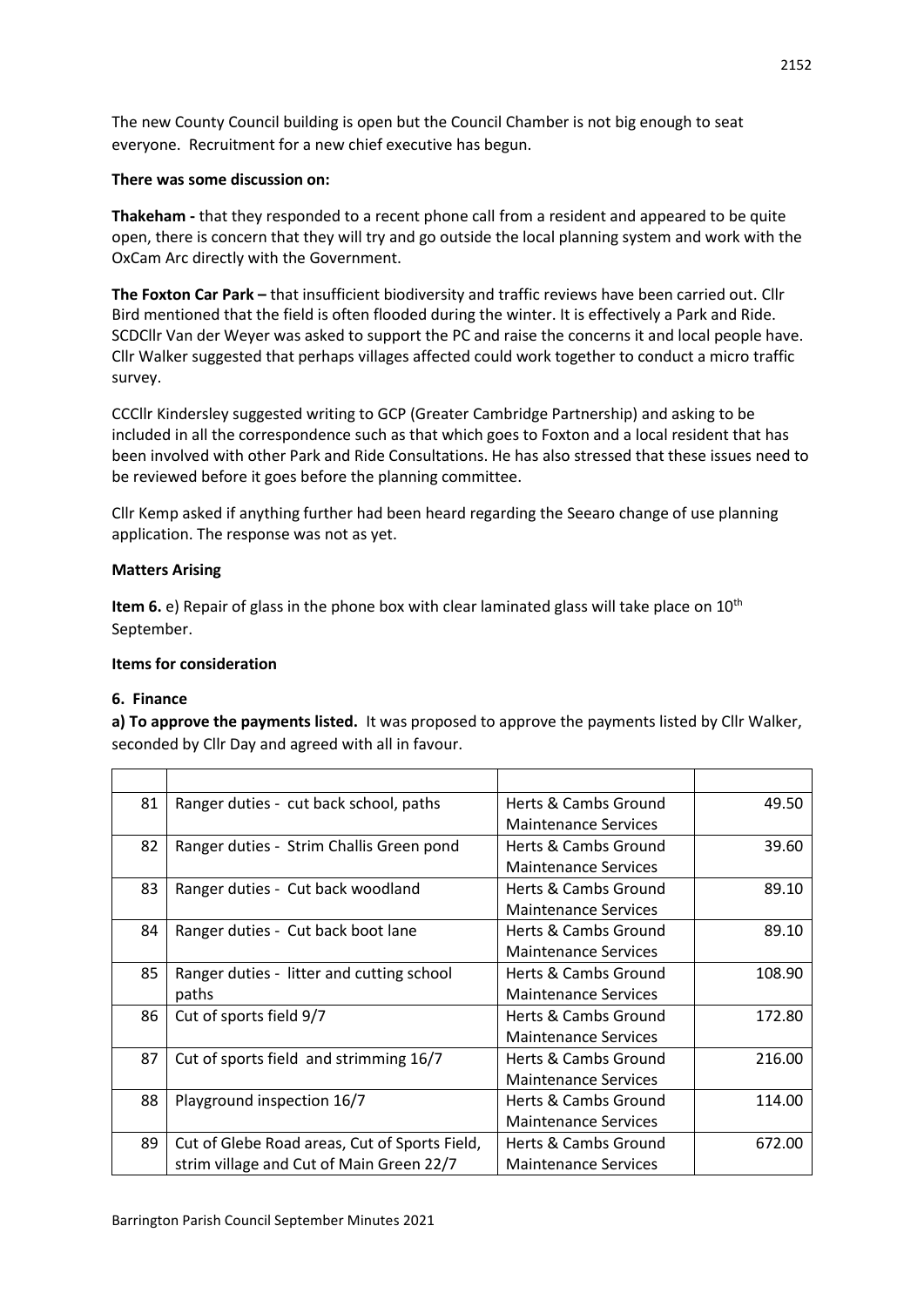| 90  | Cut back surface and overhang of back lane    | Herts & Cambs Ground            | 336.00   |
|-----|-----------------------------------------------|---------------------------------|----------|
|     | path and paths down to river besides and      | <b>Maintenance Services</b>     |          |
|     | behind shop                                   |                                 |          |
| 91  | Cut of verges 30/7                            | <b>Herts &amp; Cambs Ground</b> | 228.00   |
|     |                                               | <b>Maintenance Services</b>     |          |
| 92  | Cut of sports field Aug 21                    | Herts & Cambs Ground            | 228.00   |
|     |                                               | <b>Maintenance Services</b>     |          |
| 93  | Playground inspection 6/8                     | Herts & Cambs Ground            | 114.00   |
|     |                                               | <b>Maintenance Services</b>     |          |
| 94  | Cut of Glebe Road areas, Cut of Sports Field, | Herts & Cambs Ground            | 468.00   |
|     | and Cut of Main 20/8 Green                    | <b>Maintenance Services</b>     |          |
| 95  | Cut of sports field 13/8                      | <b>Herts &amp; Cambs Ground</b> | 144.00   |
|     |                                               | <b>Maintenance Services</b>     |          |
| 96  | West Green Pond work                          | Repayment                       | 126.60   |
| 97  | West Green Pond bridge repair                 | Repayment                       | 69.91    |
| 98- | Staff pay, PAYE, pension and NIC              | Staff                           | 2148.64  |
| 103 |                                               |                                 |          |
| 104 | <b>Electricity Charges</b>                    | Southern Electric               | 148.16   |
| 105 | <b>Electricity Charges</b>                    | Southern Electric               | 157.35   |
| 106 | <b>Bank Charges Lloyds July</b>               | Lloyds Bank                     | 7.85     |
| 107 | <b>Bank Charges Lloyds Aug</b>                | Lloyds Bank                     | 7.85     |
| 108 | Repairs to the roadways VAT claimed for       | Green charity                   | 2,652.92 |
|     | <b>Green Charity</b>                          |                                 |          |
| 109 | Charging cable for Clerk laptop               | Reimbursement                   | 19.99    |
|     |                                               | <b>Total</b>                    | £8408.27 |

# **b) Balances and Bank Reconciliation.**

#### **Unity Trust**

| <b>Statement should be</b> | £53,100.69 |
|----------------------------|------------|
| Receipts not entered       | 0.00       |
| Payments not cashed        | 619.72     |
| From Accounts              | 52,480.97  |

# **Lloyds**

| <b>Unity Trust S106</b> |             |  |
|-------------------------|-------------|--|
| Statement should be     | £166.980.25 |  |
| Receipts not entered    | 0.00        |  |
| Payments not cashed     | 0.00        |  |
| From Accounts           | 166,980.25  |  |

| <b>Statement should be</b> | £15.58 |
|----------------------------|--------|
| Receipts not entered       | 0.00   |
| Payments not cashed        | 0.00   |
| <b>From Accounts</b>       | 15.58  |
|                            |        |

# **It was noted that this account is not being used but there are charges for it.**

CBS From Accounts 1,500.00 Payments not cashed 0.00 Receipts not entered 0.00

Barrington Parish Council September Minutes 2021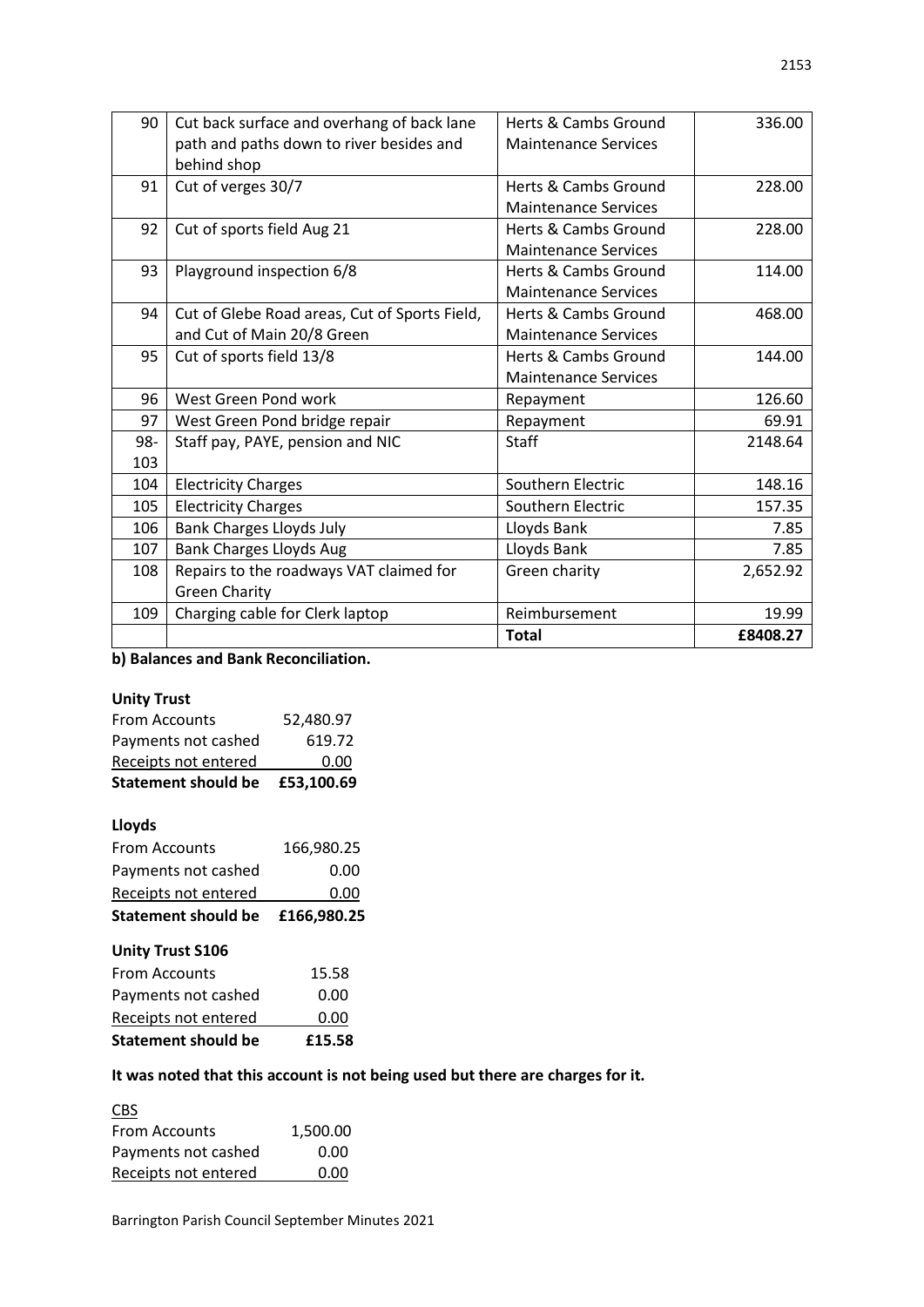#### **Statement should be £1500.00**

**Total in reconciled accounts**

| Unity Trust  | 53,085.11 (£53,100.69 less Debit balance £15.58) |  |
|--------------|--------------------------------------------------|--|
| Lloyds       | 166,980.25 (includes traffic tender monies)      |  |
| <b>CBS</b>   | 1500.00                                          |  |
| <b>Total</b> | £221.565.36                                      |  |

c) The 2021/22 budget was reviewed but there was nothing to note.

d) to consider supporting the Youth Club with paying for the hire of the village hall £15 a session. It was proposed by Cllr Rhodes-Kemp and agreed with all in favour to support the Youth Group in this manner. **Action The Clerk.**

e) to consider the installation of permanent bridge warning signs. Further details have been attached for information. The cost is £98.75 per sign with installation the total will be £155 per sign. It was resolved that a sign be fixed to the fence of the gate at the bottom of Boot Lane. **Action The Clerk**.

**7. To consider the adoption of the new Code of conduct**. It was resolved to adopt this next May after the elections so that Council can begin the training process. **Action The Clerk**.

**8. Preschool Provision update** – a meeting has been held with CCC representatives, but it appears that the work was being pushed on the PC and what had started as a simple plan is being turned into a more extensive and expensive project. It was resolved to request another meeting and as CCCllr Kindersley to also attend. **Action the Clerk and Chair. Action the Clerk and Chair.** 

**9. Positions for VAS speed sign update.** The village has been walked and potential positions identified for the sign considering all the advice we were previously given. The appropriate landowners need it be asked and a new request submitted to Highways. **Action the Clerk**

**10. Update on local vandalism**– storage sheds, woodland picnic tables and pavilion have been broken into or damaged. The Clerk has tried to get in touch with our PCSO but as yet has received no response. **Action The Clerk.**

11. **To consider the request for fire lighting in woodland from Guides and Scouts**. It was resolved that this could resume subject to a risk assessment being carried out, that the groups brought water or beaters to put any uncontained fire out and that no evidence of the fires were left.

#### **Action The Clerk.**

**2.The Gathering on the Green** take place this coming weekend. There will be a PC stall and it is hoped that all Cllrs will a man slot.

It was agreed to take planning Item 17 next as Cllr Day needed to leave the meeting by 9.30pm.

**13. Update on Promap** If council decided to use Promap we would get the higher access for the first 12 months of our agreement at the lower price so £20/month per user. This would give us to all the mapping and the viewable layers. This could also be run quarterly from an access point of view. It was resolved to wait until the Parish Council had things that needed mapping before committing to signing up to the service.

Planning was taken at this point in the meeting before Cllr Day left at 9.30pm.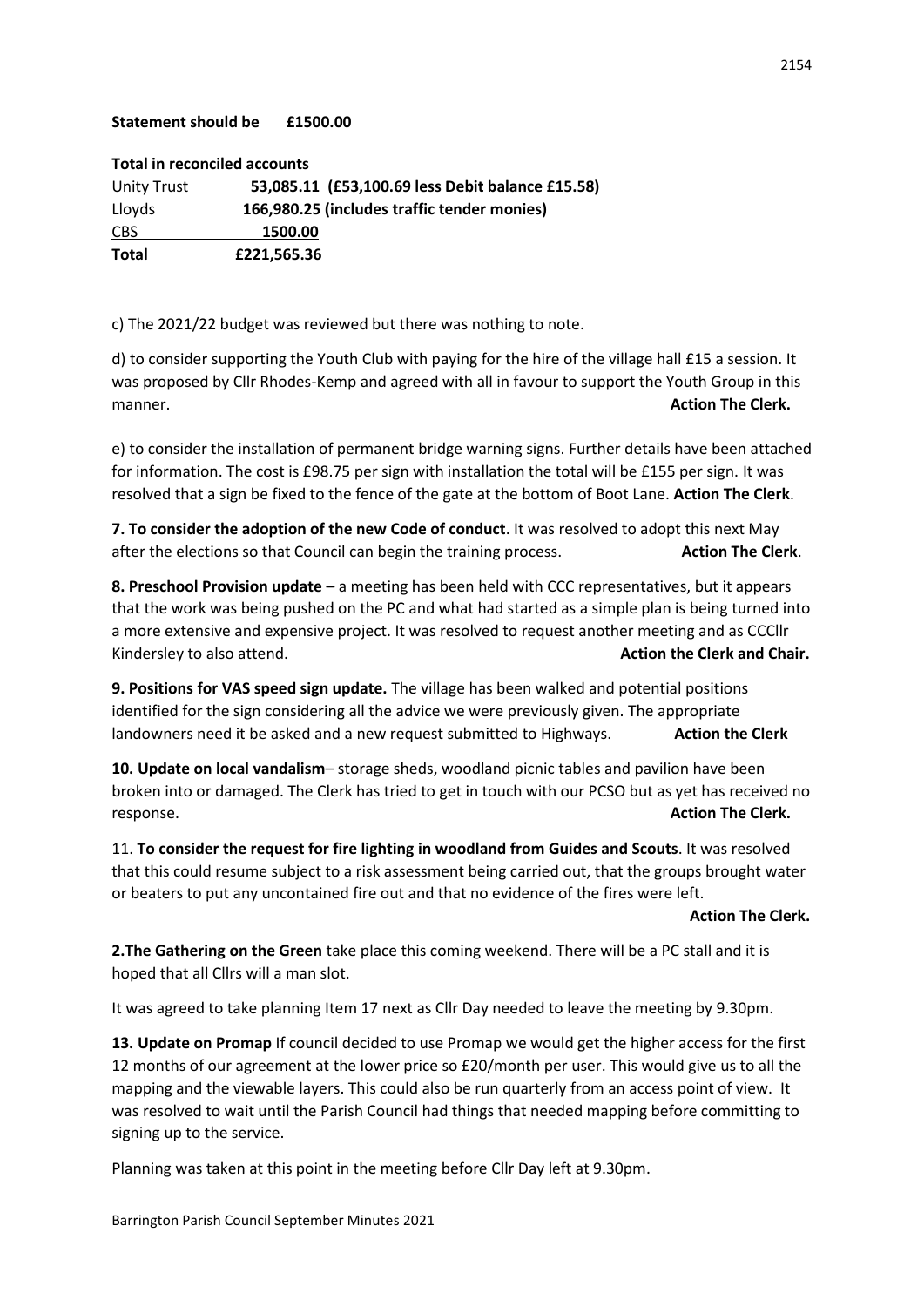**14. To consider trying to recruit more volunteers for the Community Gritting Scheme**. It was resolved to try and recruit some more volunteers.

### **15. Reports: The following reports had already been circulated and taken as read.**

a. QE11 woodland and Community Orchard

b. Footpaths – the grass alongside the paths down by Little Rivers needs cutting

c. Ditches - the ditch along by the school needs stabilising. There are still some logs in the ditch directly behind Heslerton Way.

d. Play ar**e**as

e. Challis Green Pond –Council noted a funding application has been made to Natural Cambridge - Community Grants for Nature Recovery

f. Traffic Management – there was nothing further to add.

g. Green Charity

h. Website – Council wished to thank Cllr Hopewell for all her work on the website.

#### **16. Highway Issues – there was nothing to report.**

#### **17. Planning**

#### **Council noted:**

No comments were made on the following 2 applications as they were made during the summer break and extensions were not possible.

21/03190/HFULProposal: Single storey rear extension. Site address: 12 Foxton Road Barrington CB22 7RN

21/03049/HFUL Proposal: Single Storey lean-to extension. Site address: 5 Boot Lane Barrington CB22 7RA

Permission has been Granted for:

#### **21/02363/HFUL**

Description: Retrospective erection of garden room and shed to rear Address: 3 Rhee Meadows Barrington CB22 7GA

### **21/02000/HFUL**

Description: Single storey rear infill extension. Address: 1 Rhee Meadows Barrington CB22 7GA

For info only

#### **S/2304/18/CONDA**

Proposal: Submission of details required by conditions 3 (Materials) and 4 (Contractors Arrangements) of planning permission S/2304/18/FL Site address: 9 Back Lane Barrington CB22 7RF

### **20/03389/CONDB and 20/03388/HFUL**

Proposal: Submission of details required by conditions 3 (External materials), 4 (Windows) and 5

Barrington Parish Council September Minutes 2021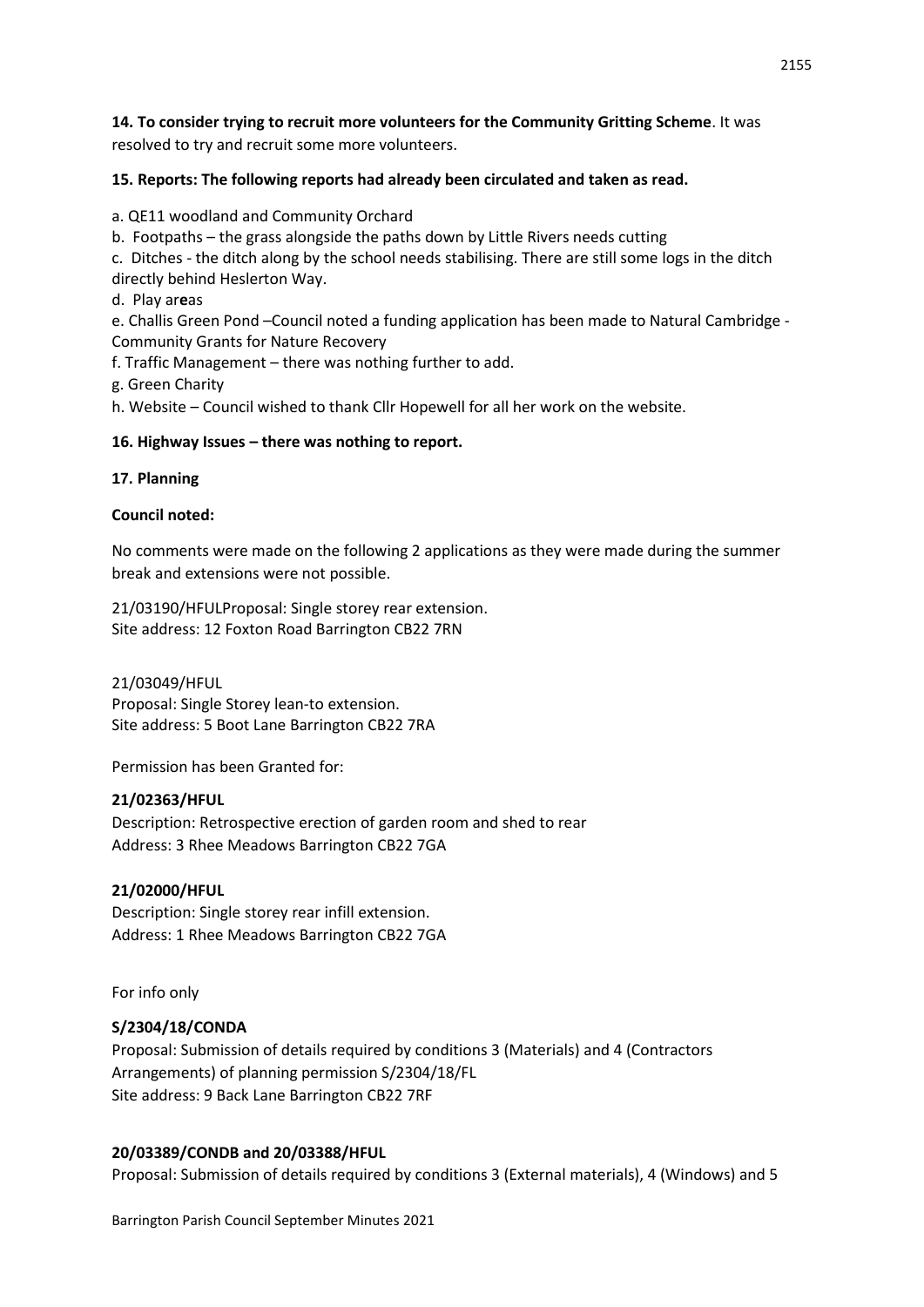(Details) of listed building consent 20/03389/LBC Site address: 20 West Green Barrington CB22 7SA

# **21/03433/TELNOT**

Proposal: Installation of fixed-line broadband apparatus (1 x 9m and 1 x 10m wooden poles (7.2m and 8.2m above ground)) Site address: Site Office, Redrow Homes Chapel Hill Barrington

### **21/01474/NMA1**

Proposal: Non-material amendment on 21/01474/S73 for a Garden Pod to plot 142 Site address: Barrington Cement Plant Haslingfield Road Barrington

# **21/03772/CL2PD**

Proposal: Certificate of lawfulness under S192 for the siting of a caravan in the garden, for the use of an elderly family member incidental to the main dwelling Site address: 2 Slid Lane Barrington CB22 7RD

# **Council considered**

# **i) 21/03779/S19LB and 21/03673/S73**

Proposal: S73 to vary condition 2 (approved plans) of ref: S/2303/18/LB (removal of existing C20 side extension to the south side and erection of new (replacement) extension to the south side. Removal of 3no. C20 outbuildings and erection of new (replacement) single garage). The amended drawings for consideration are as follows: 21/1154/PL-02 revB, 21/1154/PL0-3 and 21/1154/PL-04. Site address: 9 Back Lane Barrington CB22 7RF. It was resolved to support this application.

Cllr Walker left the meeting

# **ii) 21/03885/FUL**

Proposal: Demolition of an existing dwelling/house and outbuildings and the erection of 2 No. dwelling/houses together with a single garage associated with each dwelling Site address: 7 West Green Barrington CB22 7RZ

It was resolved to uphold the PC's previous decision and to reiterate comments made previously It was agreed unanimously to recommend refusal for this application. It is an overdevelopment of the site; it is likely to have a negative ecological impact. Additionally, it will affect the tree line and detrimentally affect the conservation area of the village. Finally, it will create excess traffic movements across The Green.

Cllr Walker returned to the meeting

### **iii) 21/03895/HFUL**

Proposal: Single storey rear extension, alterations and new front porch, Children's tree house, erection of new fence adjacent to highway and the addition of trellis toppers to existing fence (Resubmission of 21/02616/HFUL)

Site address: 40 Shepreth Road Barrington CB22 7SB.

It was resolved to support this application.

### **iv) Digital consultation launched to shape the future of the OxCam Arc -** The Government has